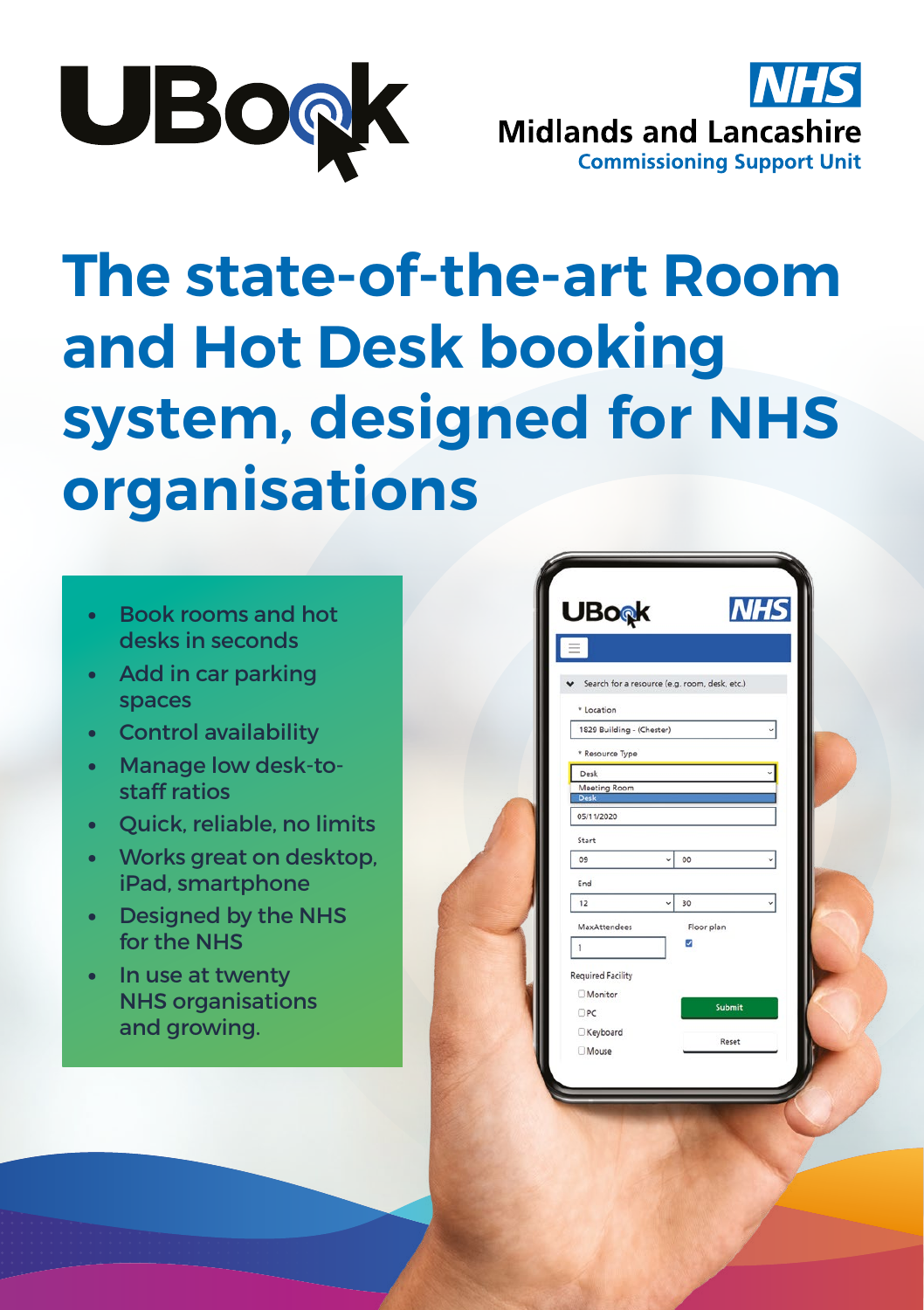|                 | <b>NHS</b><br><b>Midlands and Lancashire</b><br><b>Commissioning Support Unit</b> |                                     |                                |           | <b>UBook</b>                            |
|-----------------|-----------------------------------------------------------------------------------|-------------------------------------|--------------------------------|-----------|-----------------------------------------|
|                 | $\bullet$                                                                         |                                     |                                |           | My account: John Smith Log off          |
| <b>Overview</b> | View Meeting Room 1 Details                                                       |                                     |                                |           |                                         |
| of the          | $\leftarrow$ > today<br>Mon 15/11                                                 | Tue 16/11                           | Nov 15 - 19, 2021<br>Wed 17/11 | Thu 18/11 | month week $\Phi$<br>Fri 19/11          |
| bookings for    | 9:00 - 12:00<br>SI Programme Board<br>9am                                         | 9:00 - Premises review              | x co - a so<br>Trust Contracts |           | 9:00 · 11:00<br>Microsoft demonstration |
| any room        | 9:30am                                                                            | s 30 · 10:30<br>Commissioning Panel |                                |           |                                         |
|                 | 10am<br>10:30am                                                                   |                                     |                                |           |                                         |
|                 | 11am                                                                              | 1100-1200<br>Appraisal - SR / XC    |                                |           |                                         |
|                 | 11:30am                                                                           |                                     |                                |           | 11:30 - 12:00<br>1:1 - MR &arrp MC      |
|                 | 12pm<br>12:30pm                                                                   |                                     |                                |           |                                         |
|                 |                                                                                   |                                     |                                |           |                                         |
|                 |                                                                                   |                                     |                                |           |                                         |

**UBook is a state-of-the-art resource booking system, developed by NHS Midlands and Lancashire Commissioning Support Unit. As an NHS organisation itself, MLCSU understands the value of efficient, easy to use administrative systems which can be deployed at sensible cost.**

UBook allows staff at your organisation to book meeting rooms, treatment rooms, hot desks, parking spaces, bike racks, projectors, pool vehicles and any other physical 'resource' which you wish to publish.

With its specification informed by twenty NHS organisations across Acute, Community and Primary Care, UBook is perfectly designed to facilitate return to work, particularly in the context of reduced desk availability and hybrid working.

**30,000 people are using UBook every day, across twenty NHS organisations, from PCNs to large Acutes**

(May 2022)

**"The service we have received from MLSCU with regard to the implementation of UBook has been exceptional. We contracted with them after looking at several commercial companies as we found them to be the most cost effective and flexible in meeting our needs."**

#### **Jenny O'Donnell**

Infrastructure, Capital and Estates Programme Lead, Lancashire and South Cumbria ICS. May 2022

**Consolidating multiple organisations into an ICB?** 

UBook has already been installed with great success at one ICS/ ICB in 2022. **[If you need similar, ask us for a demonstration.](#page-6-0)**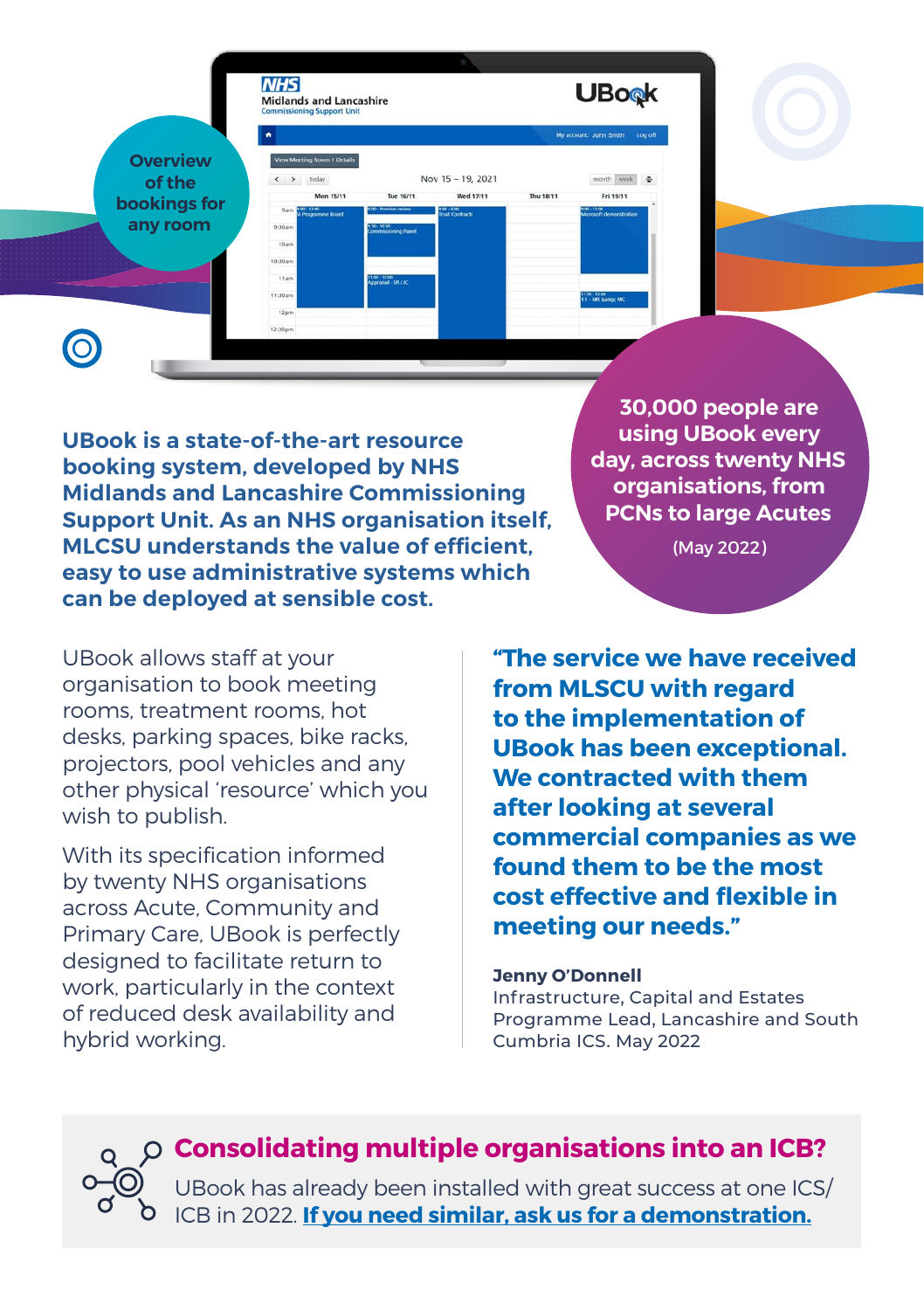## **Single Sign-In**

UBook integrates with:

- NHSMail sign-in
- Azure Active **Directory**

## **Rich space usage data:**

UBook includes a live dashboard for Estates leads and site administrators. See charts and tables of current bookings, Did Not Arrives, peak usage, most used sites and assets and drill through for the detail.

Monitor current occupancy, see usage over time, highest consuming teams and more.

With a separate Report Builder, which will export any or all data into Excel or PDF for your further analysis.

**All staff, whether central admin team, PAs or any staff making a booking, will save significant time by completing the transaction with a few mouse clicks. Changes or cancellations are just as easy, with no need to contact anyone else.**

- Manage no-shows
- Significant admin time saving (we can give you real figures to illustrate this in your business case)
- No more double-bookings
- Book several rooms at once
- Book a parking space with a desk
- Check in by QR code or e-mail link

 $n_{h}$  139 Desk

**Scan with your smartphone to tell UBook you've arrived.** UBook



Check-In tags in use at Cambridge & Peterborough NHS Foundation Trust.**Nook Check** 

**occupancy across your estate on the live UBook dashboard. Number Bookings**  $81$ % Occupation

**See current** 

9.07%

21.77%

% Unavailable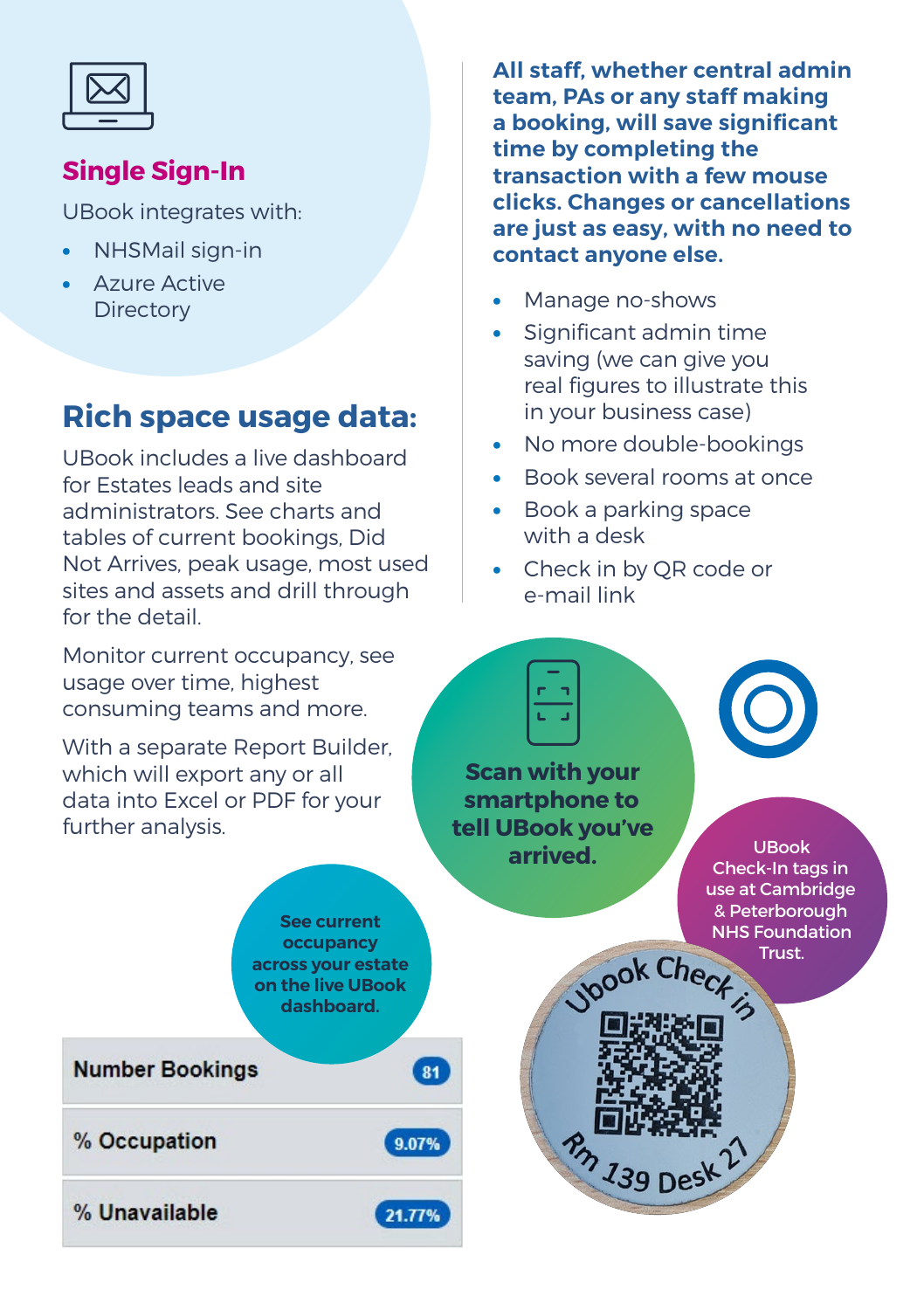## **Return to Work / Hybrid Working:**

UBook will provide two clear benefits in regard to your organisation's new working arrangements:

- **<sup>1</sup>** Provide simple and reliable space booking, avoiding conflicts and competition
- **2** Provide real, rich data to evidence your changing footprint and rationalisation of your estate.

Almost every organisation which has taken on UBook post-pandemic is adopting agile working and great value is attached to the usage data behind the UBook dashboard. Many Estates and Space leads have never had access to these metrics before UBook.

> **Click to book: your desks and rooms on**

**"MLCSU have been exemplary in their commitment to making the system work for our needs. Their response time to queries is excellent and at no point have I had to chase any updates/actions. I've not had any negative feedback about UBook. The admin staff find it extremely useful and easy to use and the ward staff are all positive too. I've learned so much from working with CSU and I'm extremely grateful, I couldn't recommend them highly enough. I think that UBook is phenomenal and will benefit any organisation that uses it."**

#### **Amanda Tierney,**

Project Manager, Birmingham and Solihull Mental Health Foundation Trust. July 2021

#### **Read the full Case Study**

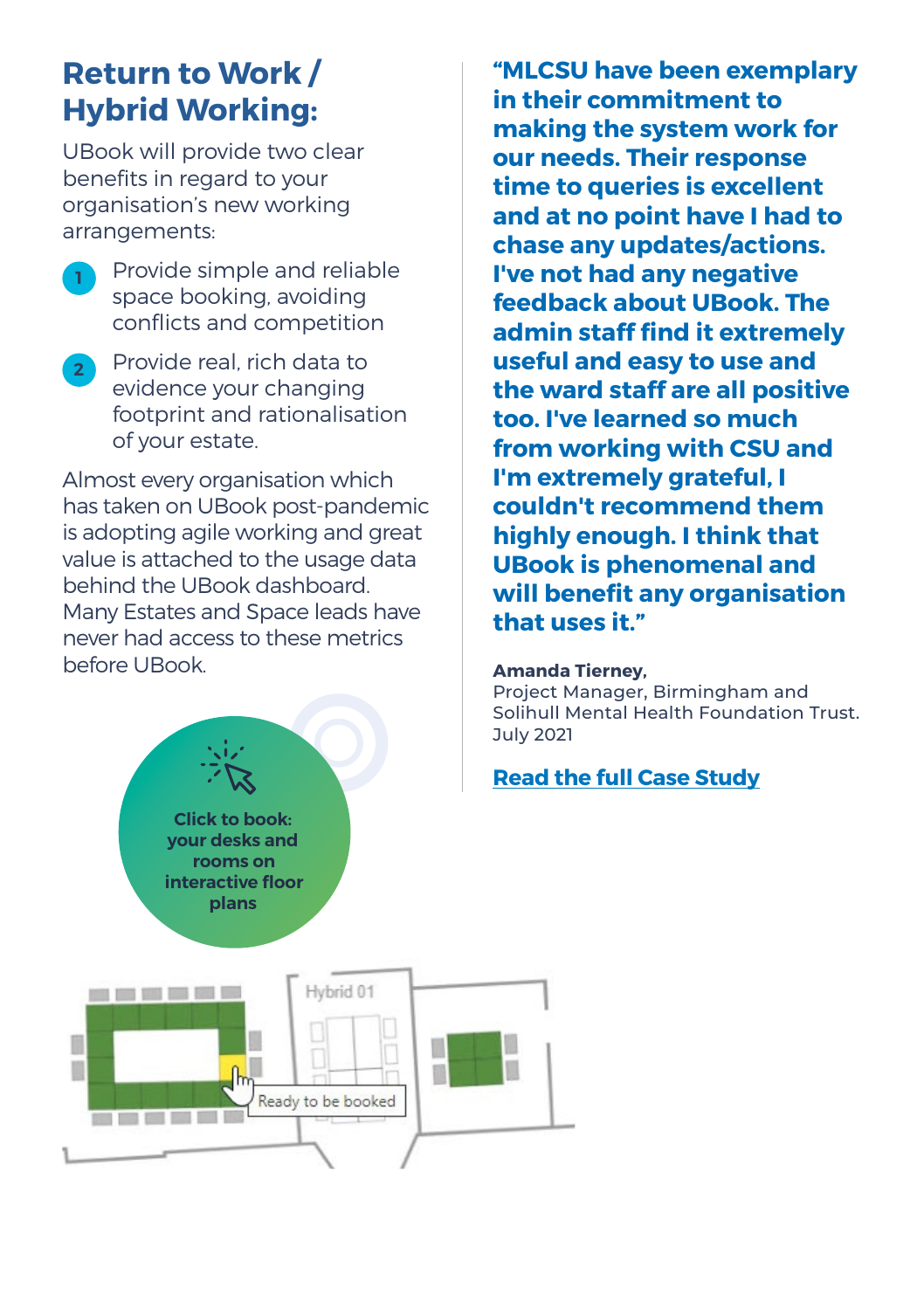## **Admin Features:**

- Access from any browser, desktop, tablet or smartphone.
- Your own administrators can set up any room or other resource and make it bookable.
- Lock out sequences of hot desks to maintain social distancing.
- Restrict particular rooms to only certain staff groups.
- Have bookings instantly processed, or set certain resources, e.g. clinical rooms, to require approval by a central person/team.
- Optionally require users to check in on arrival by scanning a QR code with their smartphone. If they don't within a set time, the room is automatically freed up for booking again.
- Confirmation e-mail to booker includes 'Add to your Outlook calendar'.
- Confirmation e-mail to booker includes link to Cancel or Edit.
- Links to Active Directory or NHSMail, so users are automatically logged in.
- **and lots more ..**

**Avoiding wasteful administration, unshared Outlook calendars and spreadsheets, UBook is hugely popular with its many thousands of users and is available to your organisation now.**

| <b>NHS</b><br><b>Midlands and Lancashire</b><br><b>Commissioning Support Unit</b> | <b>UBo</b> <sub><sup>k</sup></sub>   |
|-----------------------------------------------------------------------------------|--------------------------------------|
|                                                                                   | Log off<br>My account: John Smith    |
| Search for a resource (e.g. room, desk, etc.)<br>* Location                       | * Resource Type                      |
| Liverpool Innovation Park - (Liverpool)<br>٠                                      | Meeting Room<br>٧                    |
| Date<br>Start<br>End<br>23/06/2020<br>٧<br>v<br>٠<br>$\check{}$                   | Floor plan<br>MaxAttendees<br>ó<br>1 |
|                                                                                   | Submit<br>Reset                      |
|                                                                                   |                                      |

### **Integrations:**

- UBook integrates with PAS / EHR systems, to pull data into your UBook bookings.
- UBook integrates with the latest MS Teams-equipped devices, e.g. passing details of your booking to the actual TV and audio equipment in your meeting room.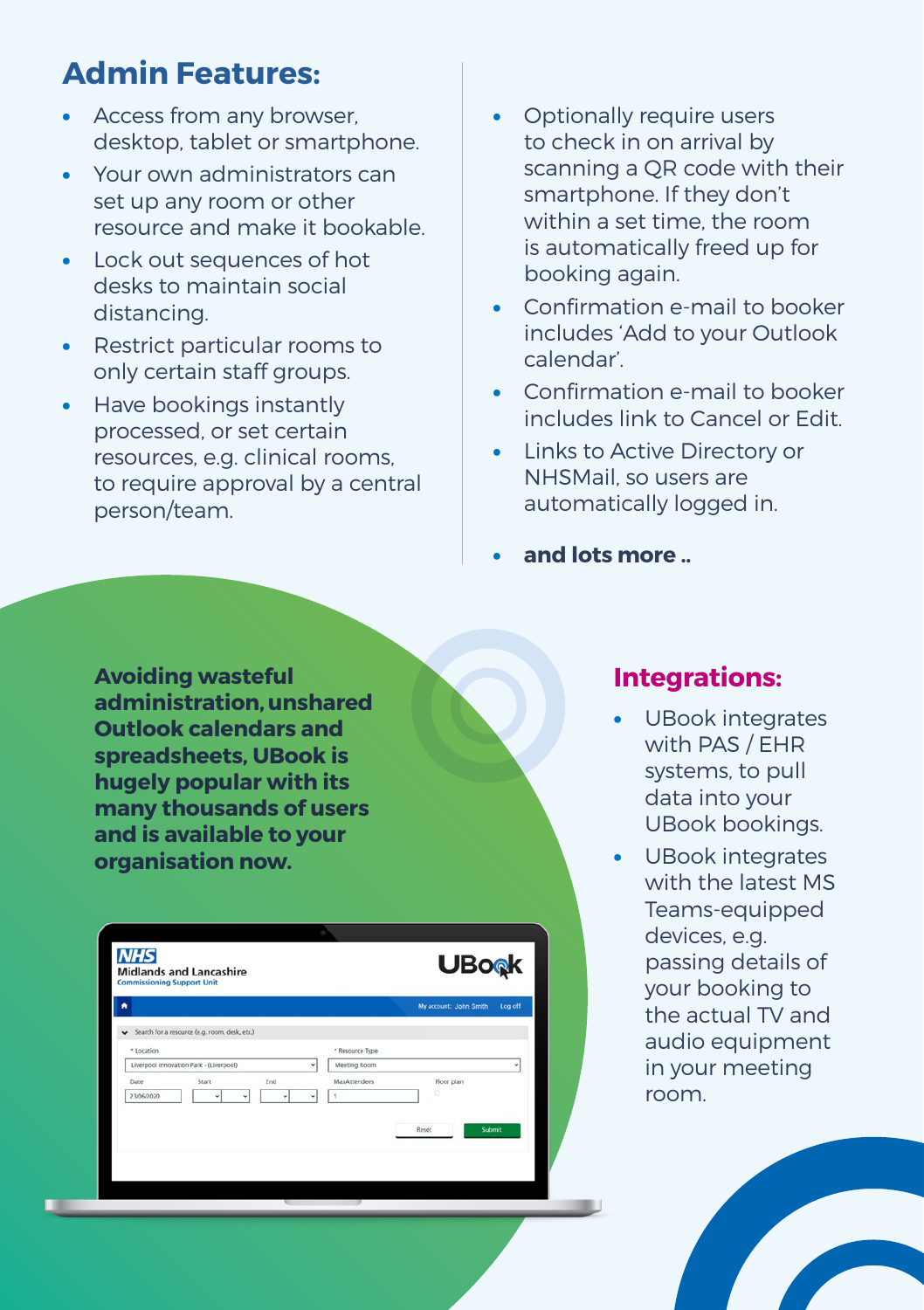## **Technology:**

- Connects to NHSMail and Active Directory for single sign-on.
- UK-hosted in state-of-the-art Microsoft Azure Cloud Data Centres.
- SLA-backed 99.5% uptime.
- 24/7 availability.
- Your bookings backed up nightly.
- Advanced anti-malware.
- 256-bit SSL/TLS encrypted.

## **Support:**

- Full technical support included.
- Our own UK-located Service Desks.
- All calls ticketed and trackable.
- Resolution times governed by our UBook Service Level Agreement.

## **Governance:**

- We'll fill in the DPIA for your IG team.
- GDPR-compliant out of the box.
- UBook is annually security tested / penetration tested, by independent testing companies. The latest report is always available for inspection by clients.

# **Training:**

- We train your nominated UBook administrators live over Teams.
- For all staff there are lots of quick 'How to' tutorials and full User Guides in the on-line Help.



- Click to book
- Live visibility of availability
- Receive Outlook invitation seconds later.